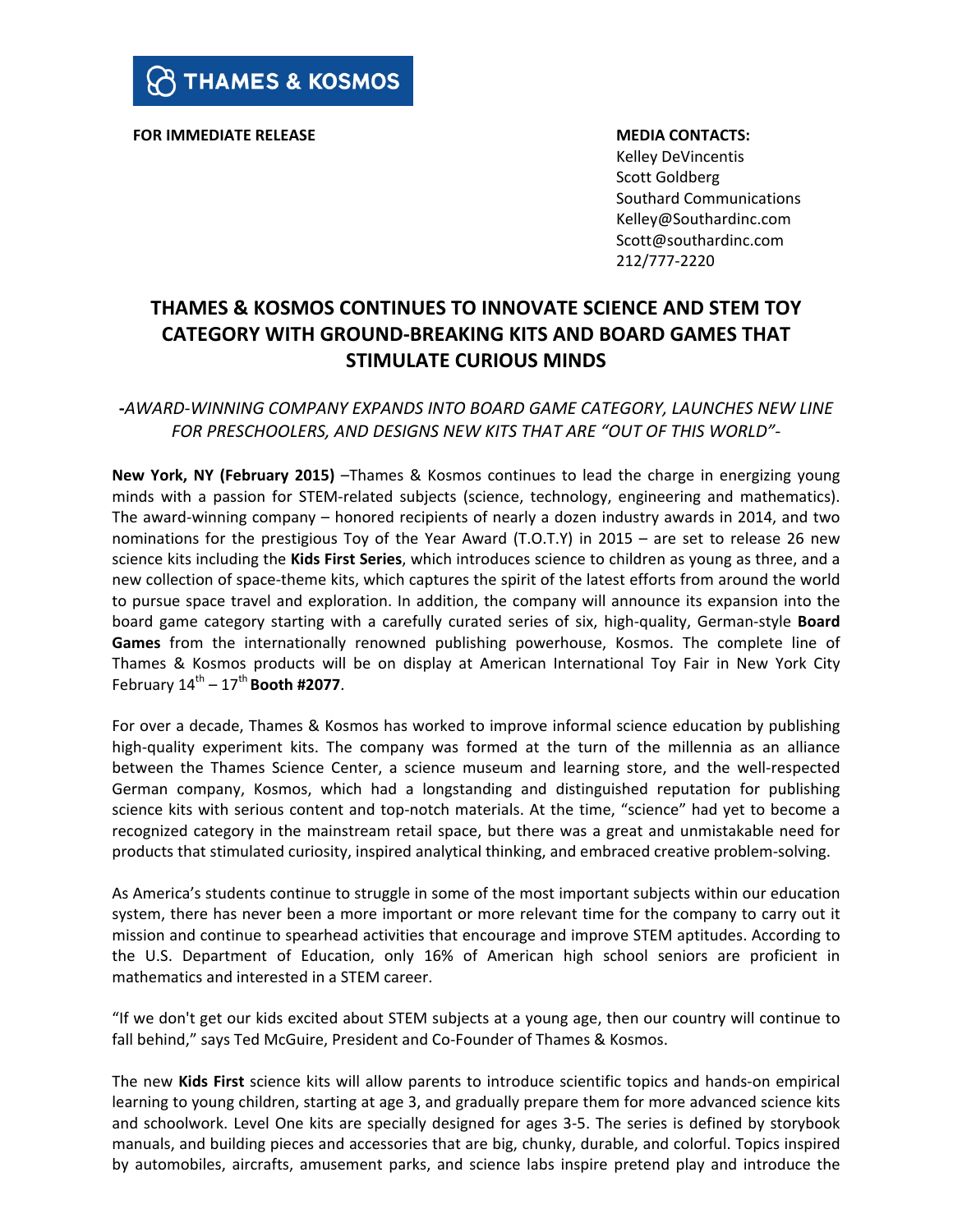fundamentals of physics and engineering. Level Two (ages 5-7) and Level Three (ages 8+) introduce more advanced topics such as Physics, Biology, and Chemistry.

"Even before STEM was the buzzword that it is today, we were making our science kits with the belief that kids of all ages need to be engaged with challenging yet encouraging educational experiences," McGuire added. "What you practice gets stronger  $-$  so by enabling kids to exercise their innate sense of curiosity, we help them cultivate this powerful emotion. Emotions are what drive our behavior and decisions. In a sense, curiosity is one of humanity's greatest natural resources."

In fact, Thames & Kosmos has always been ahead of the curve, so to speak. In the early 1900's, Kosmos recognized an increasing public interest in science and technology and began developing field guides and experiments kits. One hundred years later, Jane Holdsworth [co-founder of Thames & Kosmos) envisioned the opportunity for improvement within the landscape of informal education and laid the foundation for what would become the current day manifestation of the company.

"We always try to be aware of and anticipate where the needs are," said Andrew Quartin, CEO of Thames & Kosmos. "You could say it's in our blood."

So what else does Thames & Kosmos see today?

"There is a marked global interest in the resurgence of space travel," said McGuire. "We're excited to unveil a variety of new space themed kits this year, from remote-controlled engineering kits, to hydroponics, to a beautiful entry-level telescope kit."

"Another major trend we are seeing is the profound increase in the addictive, largely passive consumption of media in kids' everyday lives," Quartin added. "U.S. children  $-$  and adults  $-$  are now spending between 5 and 11 hours per day in front of a screen. More time spent watching TV, surfing the internet and playing video games means less time for more useful and productive life-building activities."

Increasingly, popular sentiment holds that too much screen time not only can exacerbate the underlying issues related to decreased proficiency in schools, but can also be linked to many physical and emotional challenges such as sleep disorders, attention problems, anxiety disorders, depression, and obesity  $$ regardless of age.

In response to this, combined with the growing demand for European board games, Thames & Kosmos will, for the first time, carry **Kosmos Games**, a collection of high-quality board games from the internationally esteemed authors and designers such as Klaus Teuber (author of "The Settlers of Catan"), Reiner Knizia, Grzegorz Rejchtman, and Gunter Cornett. German engineered and beautifully made, these games become enduring family favorites and game night classics. For all these reasons, Kosmos games have earned worldwide acclaim.

"Kosmos has developed games that are the perfect complement to what we have been able to achieve with our science kits," McGuire explains. "They're fun and addicting, but also challenge the mind and encourage friendly competition in so many ways. They help build social skills, stimulate logical and strategic thinking, promote visual-spatial and math skills, cultivate physical coordination and manual dexterity, encourage family time, and inspire fair-mindedness, confidence, and honorable attitudes."

The complete line of Thames & Kosmos science kits and Kosmos Board Games will be on display at the American International Toy Fair. For more information, consumers can log onto: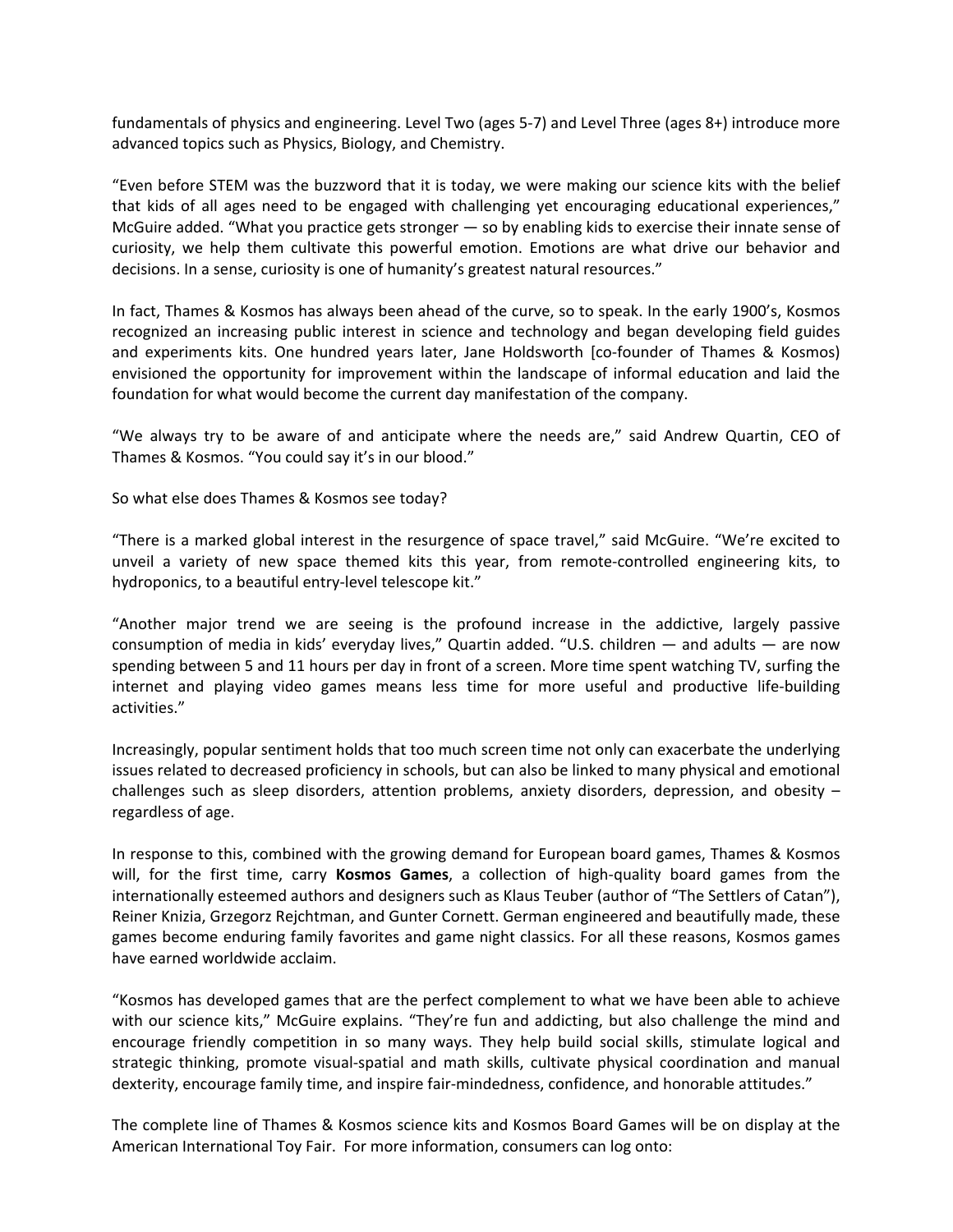Website: www.ThamesandKosmos.com Facebook: www.Facebook.com/ThamesandKosmos Twitter: @ThamesandKosmos YouTube: www.YouTube.com/ThamesandKosmos **Science Kits:** 

### • **Space Farm (Geek & Co. Science Line)**

Explore what it would take to set up an extraterrestrial farm on another planet. Experiment with a nutrient gel to grow garden cress in hydroponic tubes without soil. In the greenhouse dome, grow the alien-like succulent Tiger's Jaw (*Faucaria tigrina*). Find out what plants need in order to grow and how those things might be provided on another world. Ages:  $8+$  | MSRP: \$19.95 Available: Spring 2015

#### • **Remote-Control Machines: Space Explorers (Signature Series)**

With this engineering kit, kids can build a remote-controlled model of a robotic rover resembling the ones used to explore Mars. The remote can control up to three motors, which move the rover back and forth, turn the wheels to steer the rover, and control the robotic arm to pick up extraterrestrial specimens like small rocks. Ages: 8+ | MSRP: \$99.95 Available: June 2015

• **TK1 Telescope & Astronomy Kit (Signature Series)** This high-quality refractor telescope with coated glass optics and plenty of accessories allows for countless exciting space observations. Ages: 12+ | MSRP: \$169.95 Available: July 2015

#### **Kosmos Games:**

- **Dohdles!** are riddles made of dough! Exercise your imagination in this artistic and hilarious sculpting and guessing game for families and parties of three to six players. Ages:  $8+$  | MSRP: \$39.95 Available: May 2015
- **Ubongo** is a fast-paced, addictive, and easy-to-learn geometric puzzle game. Players race against the timer and against each other to solve a puzzle of interlocking shapes. The faster you solve the puzzle, the more gems you get. Ages:  $8+$  | MSRP: \$39.95 Available: May 2015
- Dimension is a fast-paced, innovative puzzle game that takes place in three dimensions with 60 colorful spheres. Ages: 8+ | MSRP: \$49.95 Available: April 2015
- Lost Cities: The Board Game: The research teams are outfitted and ready to embark on their adventures to find five forgotten cities. Who will lead the way to fantastic discoveries? Each player guides a team of explorers on up to five expeditions. To advance along an expedition path, a card in the path's color must be played for each step forward. For two to four players. Ages: 10+ | MSRP: \$39.95 Available: April 2015
- Kahuna: Who will rule the South Seas? Two Kahuna ancient sorcerers of the Pacific compete for dominance on an archipelago consisting of twelve small islands. Like the best twoplayer games, this classic card-based board game is deceptively simple and highly strategic. Ages: 10+ | MSRP: \$24.05 Available: April 2015
- Lost Cities: The Original Card Game: Who will discover the ancient civilizations? Two explorers embark on research journeys to remote corners of the world: the Himalayan Mountains, the Central American rainforest, the Egyptian desert, a mysterious volcano, and the bottom of the sea. As the cards are played, the expedition routes take shape and the explorers earn points. For two players. Ages:  $10+$  | MSRP: \$19.95 Available: April 2015